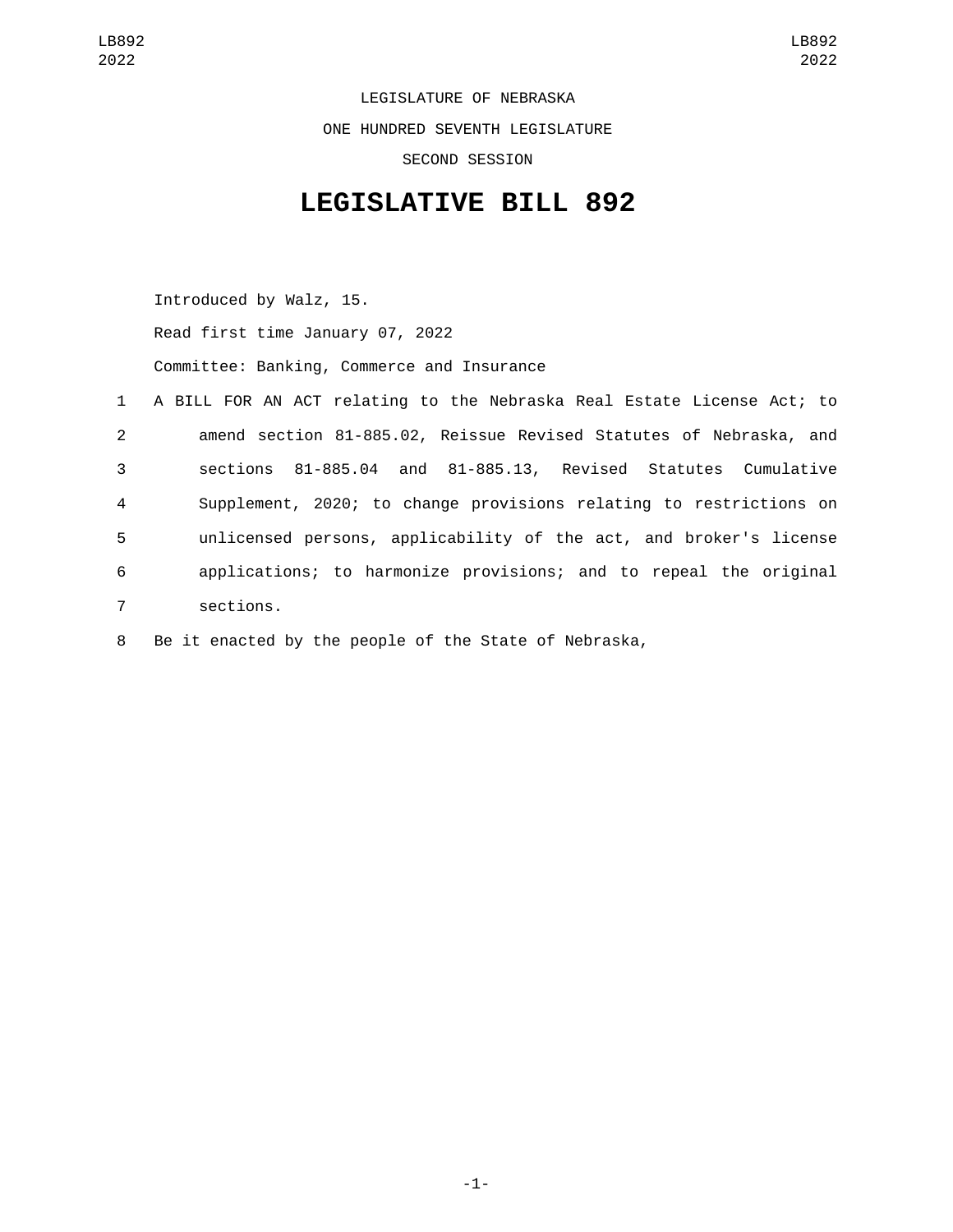Section 1. Section 81-885.02, Reissue Revised Statutes of Nebraska, 2 is amended to read:

 81-885.02 After September 2, 1973, it shall be unlawful for any person, directly or indirectly, to engage in or conduct, or to advertise or hold himself or herself out as engaging in or conducting the business, or acting in the capacity, of a real estate broker, associate broker, or real estate salesperson within this state without first obtaining a license as such broker, associate broker, or salesperson, as provided in the Nebraska Real Estate License Act, unless he or she is exempted from 10 obtaining a license under section 81-885.04.

 For purposes of this section, acting as a real estate broker, associate broker, or real estate salesperson includes publicly marketing for sale an equitable interest in a contract for the purchase of real 14 property between a property owner and a prospective purchaser.

 Sec. 2. Section 81-885.04, Revised Statutes Cumulative Supplement, 16 2020, is amended to read:

 81-885.04 Except as to the requirements with respect to the subdivision of land, the Nebraska Real Estate License Act shall not apply 19 to:

 (1) Any person, partnership, limited liability company, or corporation who as owner or lessor shall perform any of the acts described in subdivision (2) of section 81-885.01 with reference to property owned or leased by him, her, or it or to the regular employees thereof, with respect to the property so owned or leased, when such acts are performed in the regular course of or as an incident to the management, sale, or other disposition of such property and the investment therein, except that such regular employees shall not perform any of the acts described in such subdivision in connection with a vocation of selling or leasing any real estate or the improvements thereon. An equitable interest in real property shall not be considered 31 an ownership interest for purposes of this subdivision;

-2-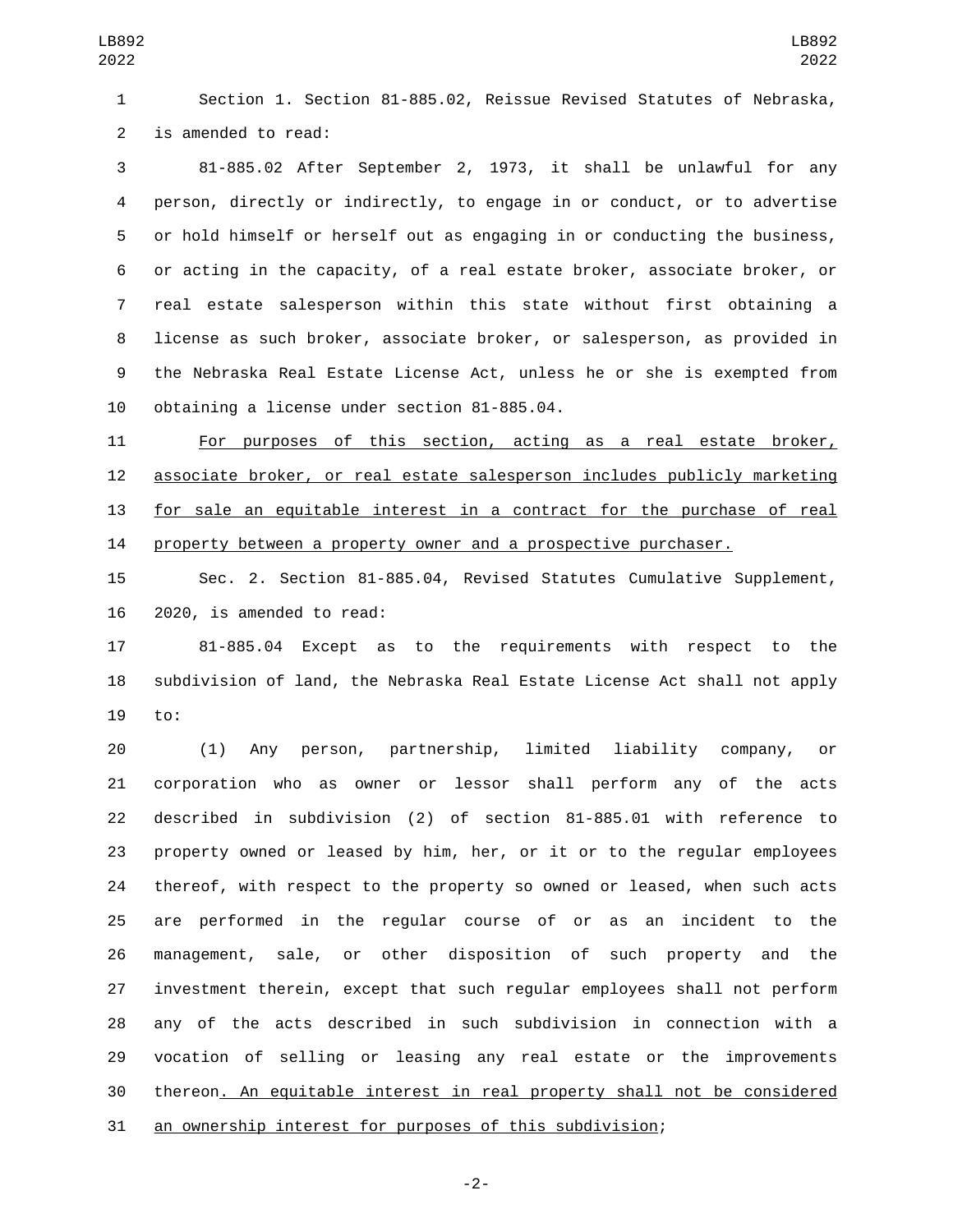(2) An attorney in fact under a duly executed power of attorney to convey real estate from the owner or lessor or the services rendered by any attorney at law in the performance of his or her duty as such 4 attorney at law;

 (3) Any person acting as receiver, trustee in bankruptcy, personal representative, conservator, or guardian or while acting under a court order or under the authority of a will or of a trust instrument or as a witness in any judicial proceeding or other proceeding conducted by the 9 state or any governmental subdivision or agency;

 (4) Any person acting as the resident manager of an apartment building, duplex, apartment complex, or court, when such resident manager resides on the premises and is engaged in the leasing of property in connection with his or her employment, or any employee, parent, child, brother, or sister of the owner or any employee of a licensed broker who manages rental property for the owner of such property;

 (5) Any officer or employee of a federal agency in the conduct of 17 his or her official duties;

 (6) Any officer or employee of the state government or any political subdivision thereof performing his or her official duties for real estate tax purposes or performing his or her official duties related to the acquisition of any interest in real property when the interest is being 22 acquired for a public purpose;

 (7) Any person or any employee thereof who renders an estimate or opinion of value of real estate or any interest therein when such estimate or opinion of value is for the purpose of real estate taxation;

 (8) Any person who, for himself or herself or for others, purchases or sells oil, gas, or mineral leases or performs any activities related 28 to the purchase or sale of such leases; or

 (9) Any person not required to be licensed under the act who provides a list or lists of potential purchasers to a broker or salesperson or who makes calls or facilitates the initial contact between

-3-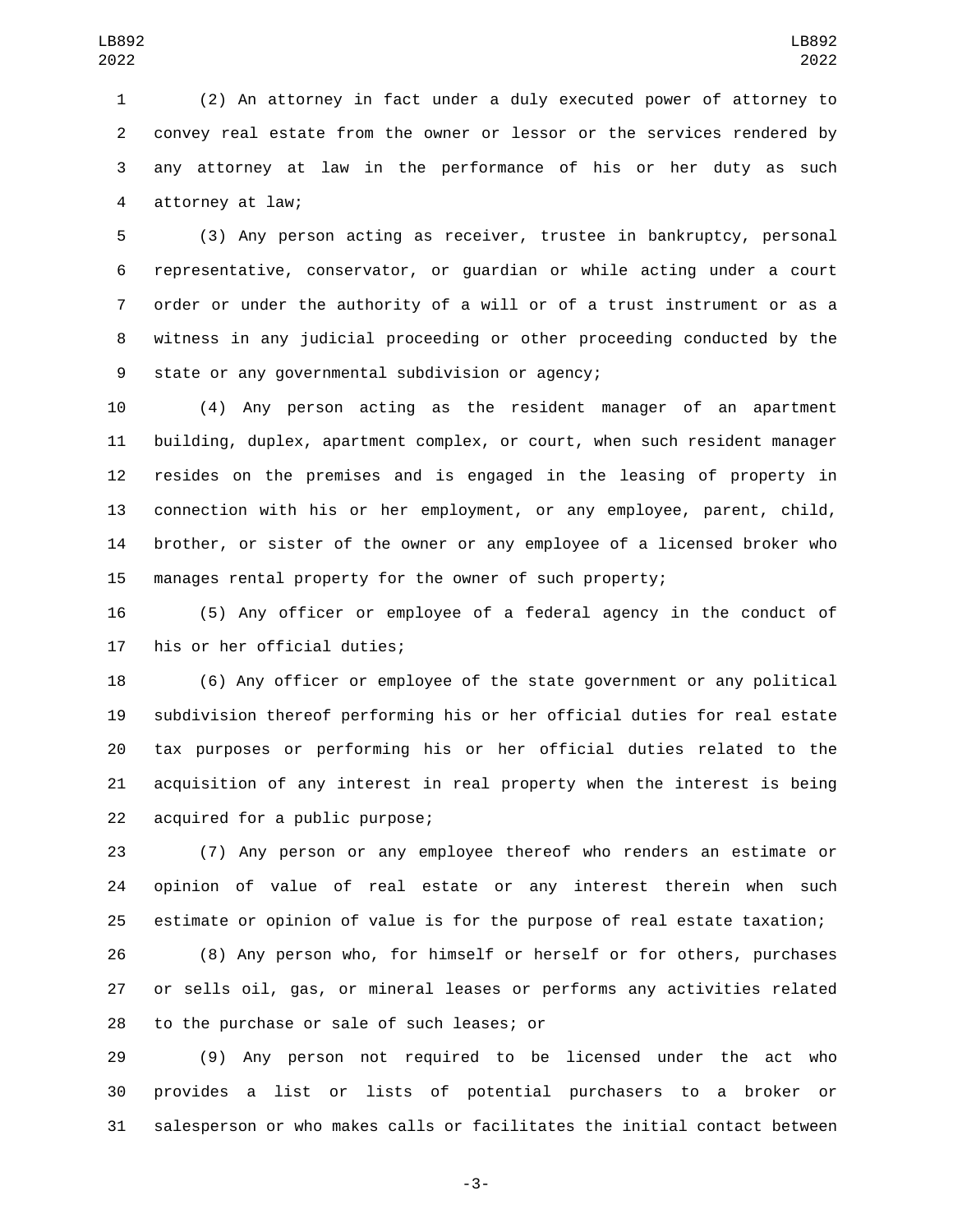a potential client or customer as defined in sections 76-2407 and 76-2409, respectively, and a broker or salesperson. The unlicensed person may only provide information regarding the broker or salesperson and the broker's or salesperson's services in written information created by the broker or salesperson that identifies the broker or salesperson and the broker's or salesperson's place of business and which is sent by email, United States mail, or by link to a website created by the broker or salesperson. The unlicensed person is not permitted to discuss with such potential client or customer the services offered or to be offered by the broker or salesperson. The unlicensed person acting under this exemption may not discuss with such potential client or customer the client's or customer's motivation, motivating factors, or price such potential client or customer is willing to offer or accept. The unlicensed person does not have the authority and shall not purport to have the authority to obligate any such potential client or customer to work with a particular broker or salesperson or particular broker's or salesperson's place of business. The unlicensed person shall, at the beginning of any contact with such potential client or customer, identify who the unlicensed person is, the name of the entity that employs the unlicensed person, the name of the broker or salesperson, and the name of the broker's or salesperson's real estate business on whose behalf the contact is being made. The unlicensed person shall not perform any other activity of a broker or salesperson described in section 81-885.01, except those acts 24 specifically provided for in this subdivision.

 Sec. 3. Section 81-885.13, Revised Statutes Cumulative Supplement, 26 2020, is amended to read:

 81-885.13 (1)(a) No broker's or salesperson's license shall be issued to any person who has not attained the age of nineteen years.

 (b) No broker's or salesperson's license shall be issued to any person who is not a graduate of a public or private high school or the holder of a certificate of high school equivalency. This subdivision does

-4-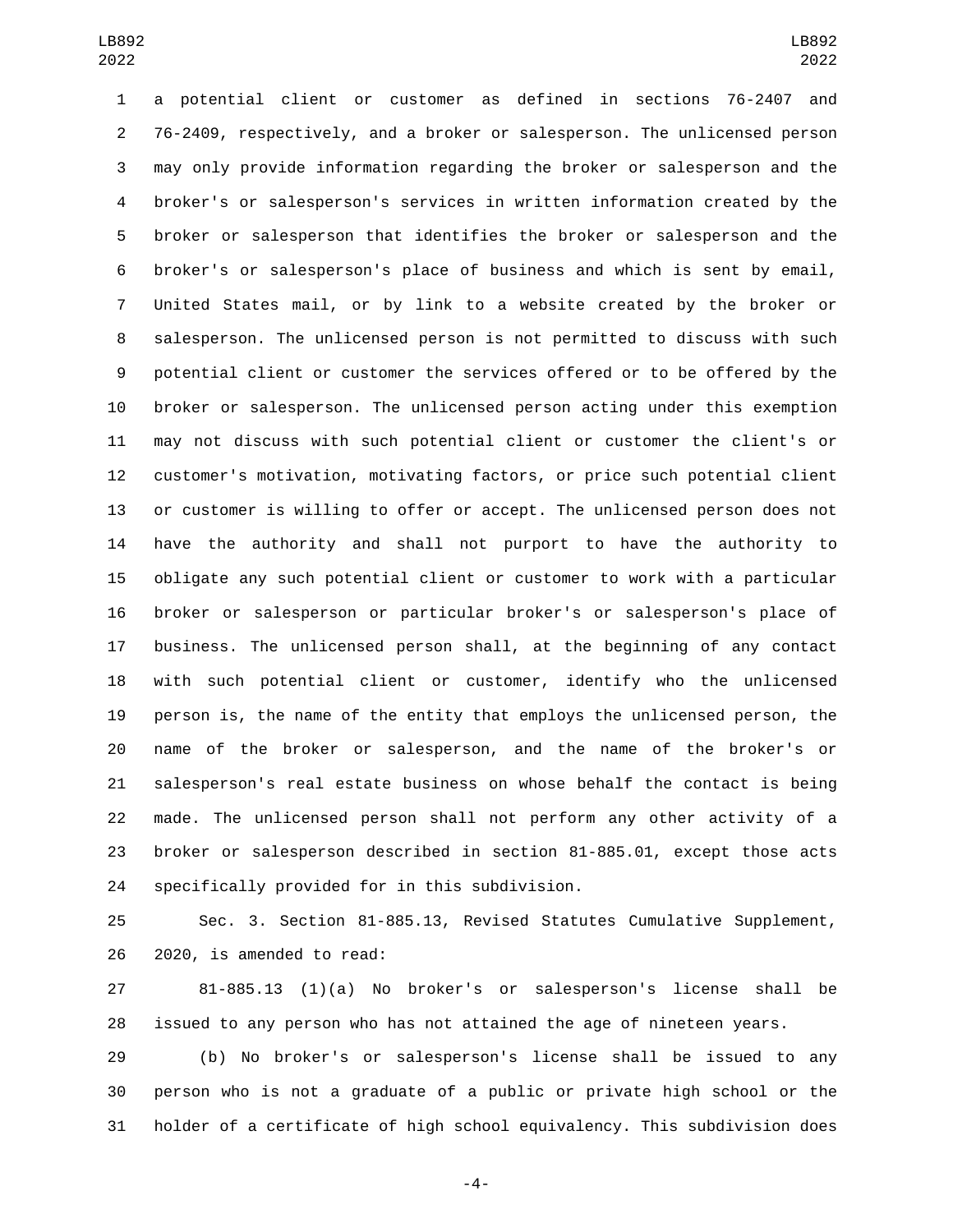not apply to: (i) A person who is a graduate of a school exempt from the State Department of Education requirements under section 79-1601 or an equivalent exempt school or home school program from another jurisdiction; or (ii) a person who has completed a program of education 5 acceptable to the commission.

 (2) Each applicant for a salesperson's license shall furnish evidence that he or she has completed two courses in real estate subjects, approved by the commission, composed of not less than sixty class hours of study or, in lieu thereof, courses delivered in a distance 10 education format approved by the commission.

(3) Each applicant for a broker's license shall either:

 (a) Have first served actively for two years as a licensed salesperson or broker and shall furnish evidence of completion of sixty class hours in addition to the hours required by subsection (2) of this section in a course of study approved by the commission or, in lieu thereof, courses delivered in a distance education format approved by the 17 commission; or

 (b) Upon special application and hearing before the commission, 19 provide satisfactory evidence of  $(i)$  equivalent or sufficiently relevant 20 experience in a real-estate-related industry or (ii) hardship due to an existing brokerage being unable to retain the services of a licensee to act as its designated broker who has the two years' experience required in this subsection. Any applicant so approved must furnish a certificate that he or she has passed a course of at least eighteen credit hours in subjects related to real estate at an accredited university or college, or completed six courses in real estate subjects composed of not less than one hundred eighty class hours in a course of study approved by the commission or, in lieu thereof, courses delivered in a distance education 29 format approved by the commission.

 (4) No person issued a broker's license may act as a designated broker for any other licensee until such person has taken additional

-5-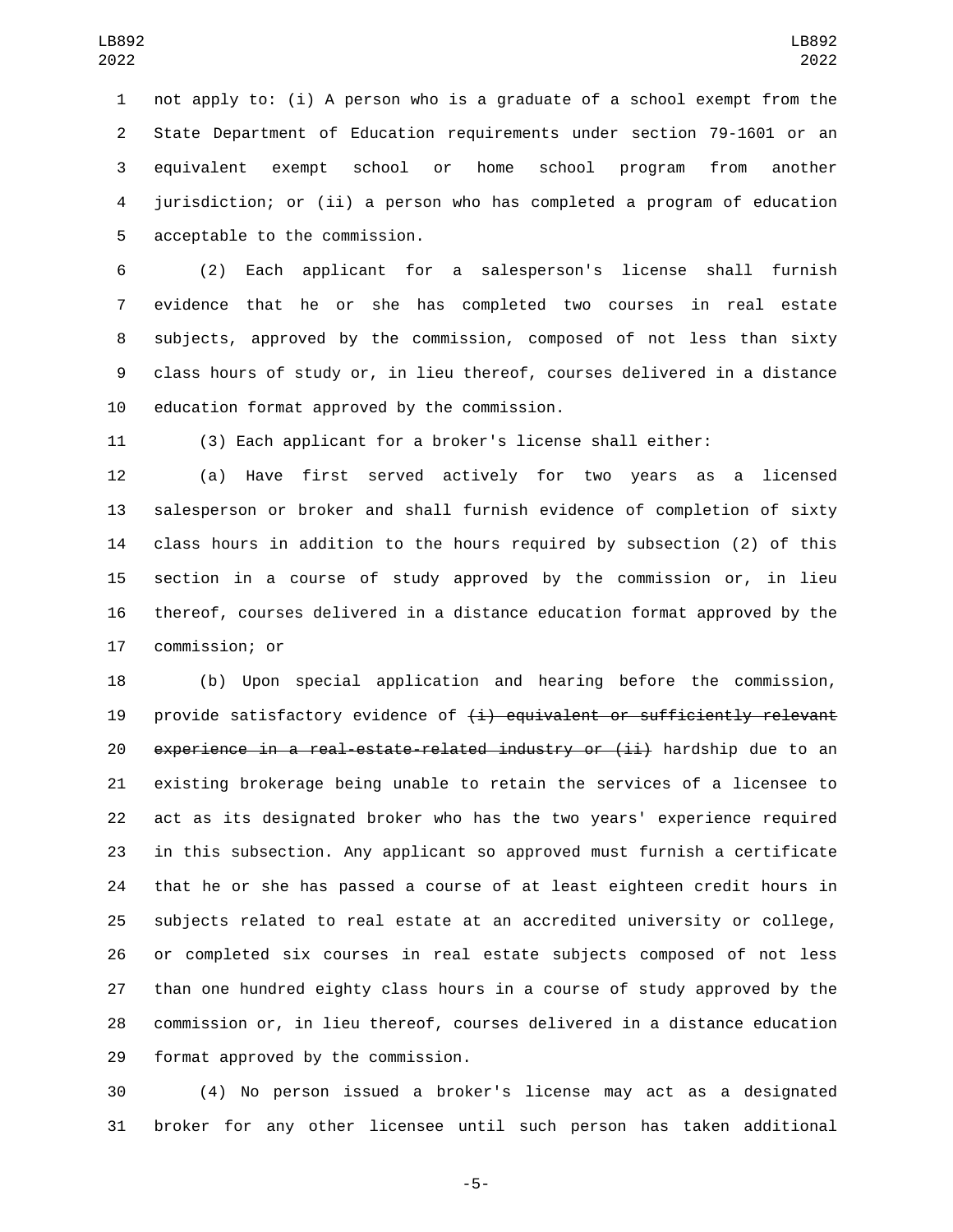courses of postlicensure education in the subjects of real estate trust accounting, brokerage finance, business ethics, and risk management, except that the commission may extend, for up to six months, the postlicensure course work requirement under the hardship provision of 5 subdivision  $(3)(b)$   $(3)(b)$   $(1)(b)$   $(i)$  of this section.

 (5) Each applicant for a broker's or salesperson's license shall furnish evidence of completion of six class hours of study in a course approved by the commission related to professional practice and 9 standards.

 (6) Each applicant for a broker's license must pass a written examination covering generally the matters confronting real estate brokers, and each applicant for a salesperson's license must pass a written examination covering generally the matters confronting real estate salespersons. Such examination may be taken before the commission or any person designated by the commission. Failure to pass the examination shall be grounds for denial of a license without further hearing. Within thirty days after passing the examination the applicant must complete all requirements necessary for the issuance of a license. The commission may prepare and distribute to licensees under the Nebraska Real Estate License Act informational material deemed of assistance in 21 the conduct of their business.

 (7) An applicant for an original broker's or salesperson's license shall be subject to fingerprinting and a check of his or her criminal history record information maintained by the Federal Bureau of Investigation through the Nebraska State Patrol. After filing application for a license, each applicant shall furnish directly to the Nebraska State Patrol, or to a fingerprint processing service that may be selected by the commission for this purpose, a full set of fingerprints to enable a criminal background investigation to be conducted. The applicant shall request that the Nebraska State Patrol submit the fingerprints to the Federal Bureau of Investigation for a national criminal history record

-6-